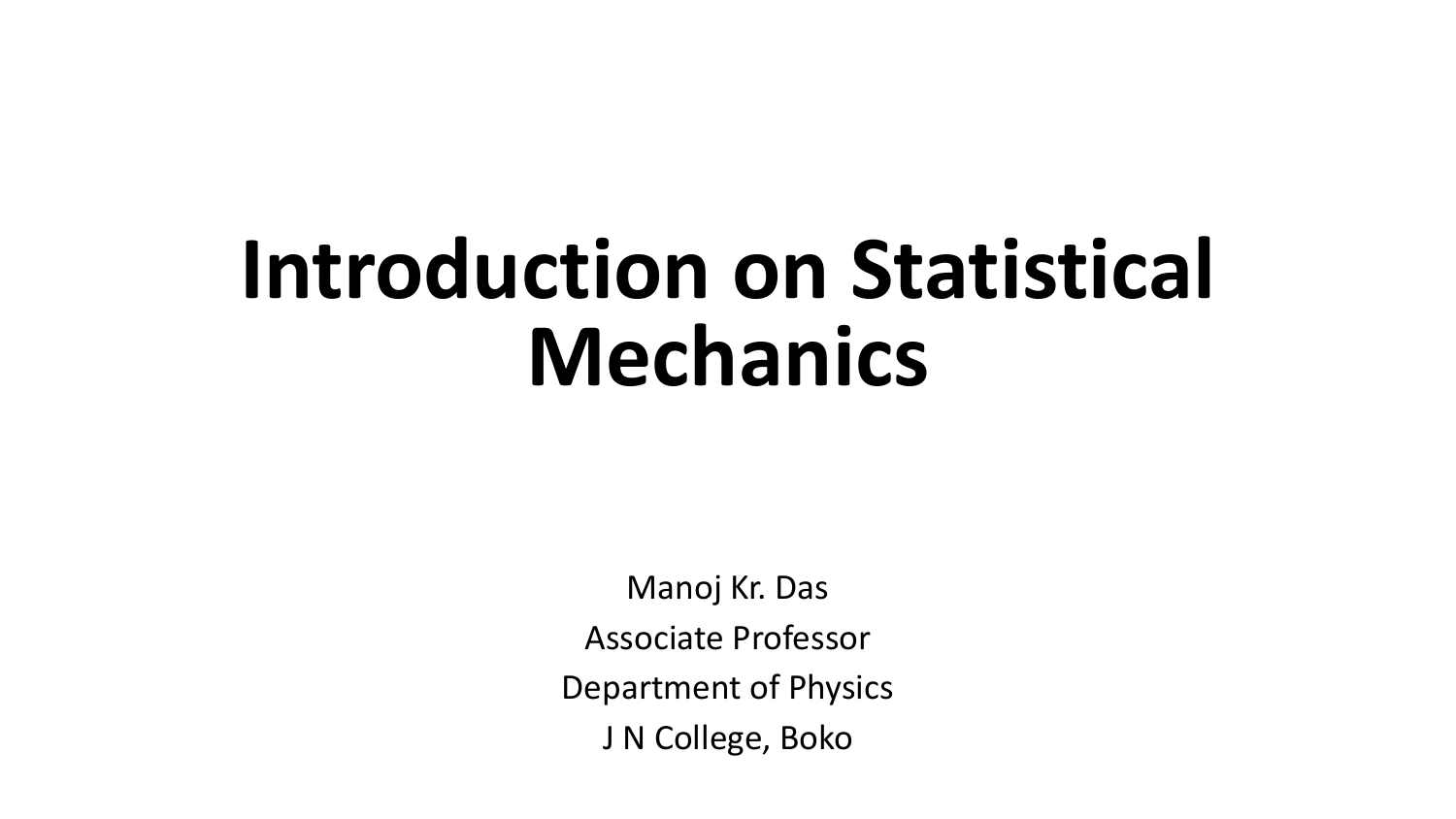What is Microscopic & Macroscopic states?

- Micro means small scale physics such as atom, nucluei.
- Macro means properties of bulk matter such as specific heat, dielectric constant.
- Macroscopic system is not concern with individual behaviour of each individual particle.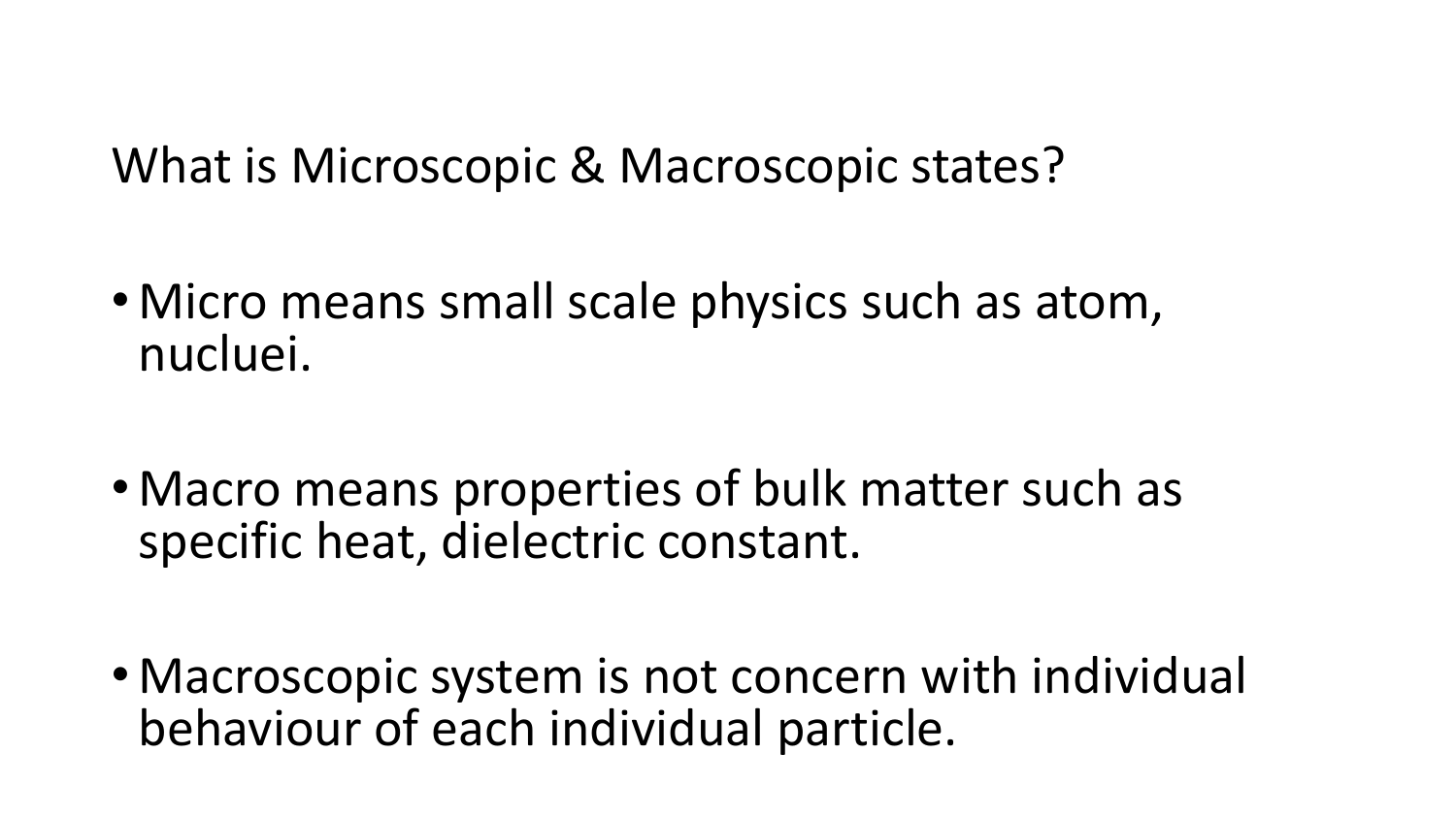- If the macroscopic properties do not vary with time, the system is said to be in equilibrium.
- Thermodynamics is concern with relationship with certain macroscopic properties or variables or functions of a system in equilibrium.
- In thermodynamical sense the system is a collection of macroscopic bodies among which thermal, chemical or physical changes can occur.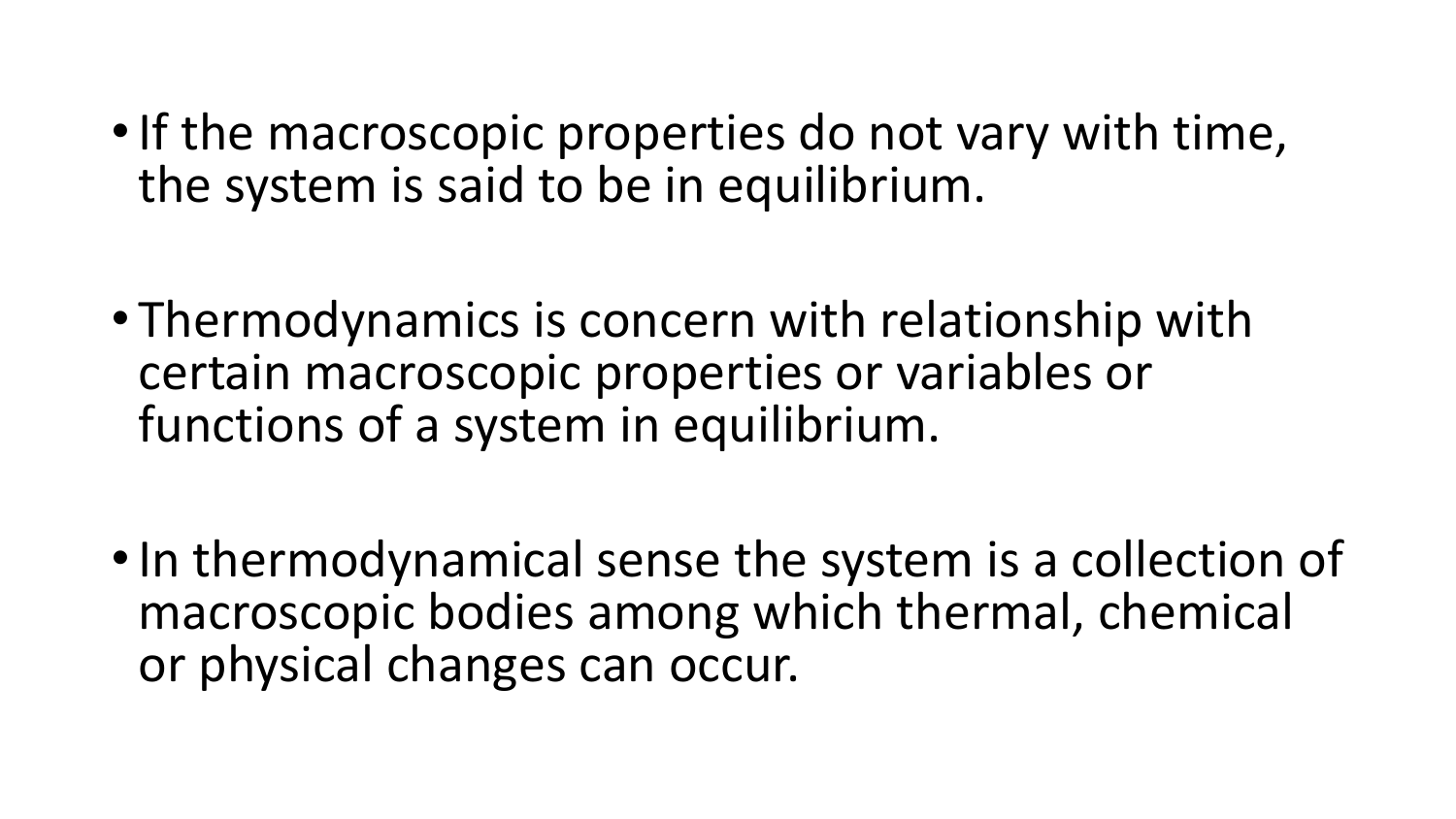## What is the simple definition of statistical Mechanics?

- Statistical Mechanics is one which establishes the relation between macroscopic behaviour (bulk properties) of the system in terms of microscopic behaviours (individual properties).
- Statistical Mechanics is not concern with actual motion or interaction of individual particles but it explore the most probable behaviour of assembly of particles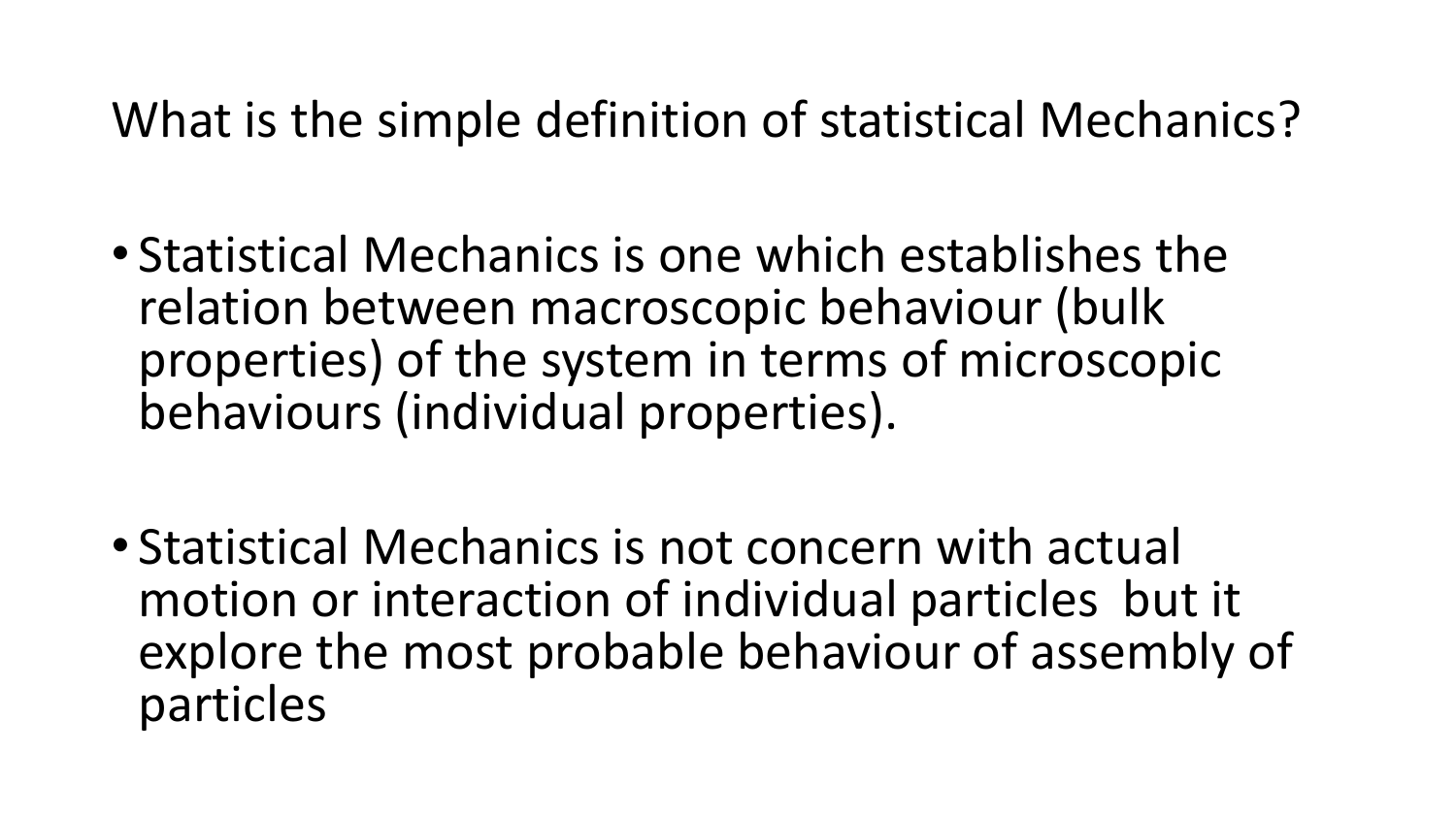Statistical Mechanics is divided into two classes –

(A) Classical or Maxwell- Boltzmann Statistics

(B) Quantum or Fermi -Dirac Statistics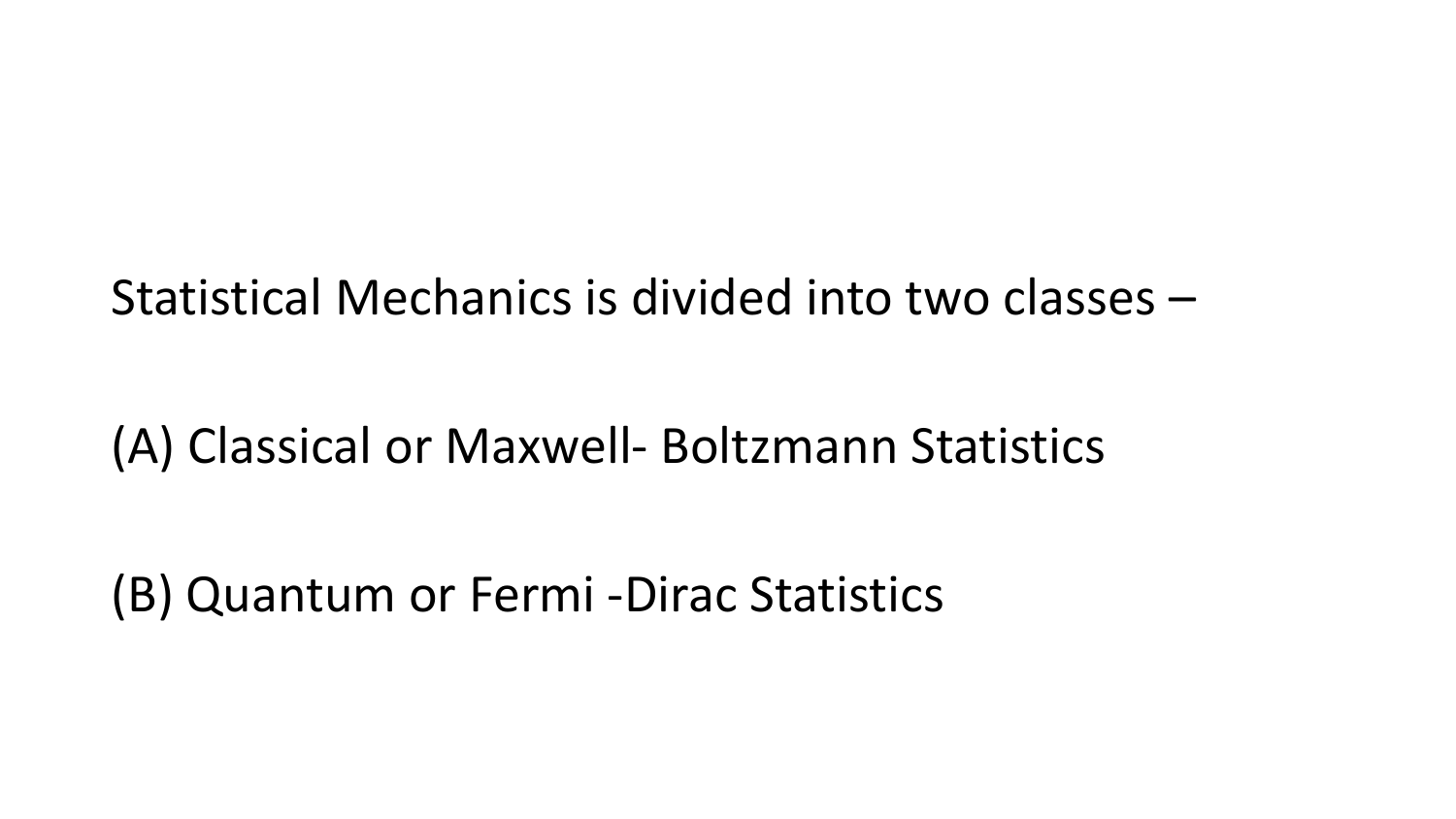• Classical or Maxwell Boltzmann statistics is reletting the Entropy & Probability.

• In case of Quantum Statistics, there are again two forms-

(A) Bose- Einstein Statistics. (B) Fermi- Dirac Statistics.